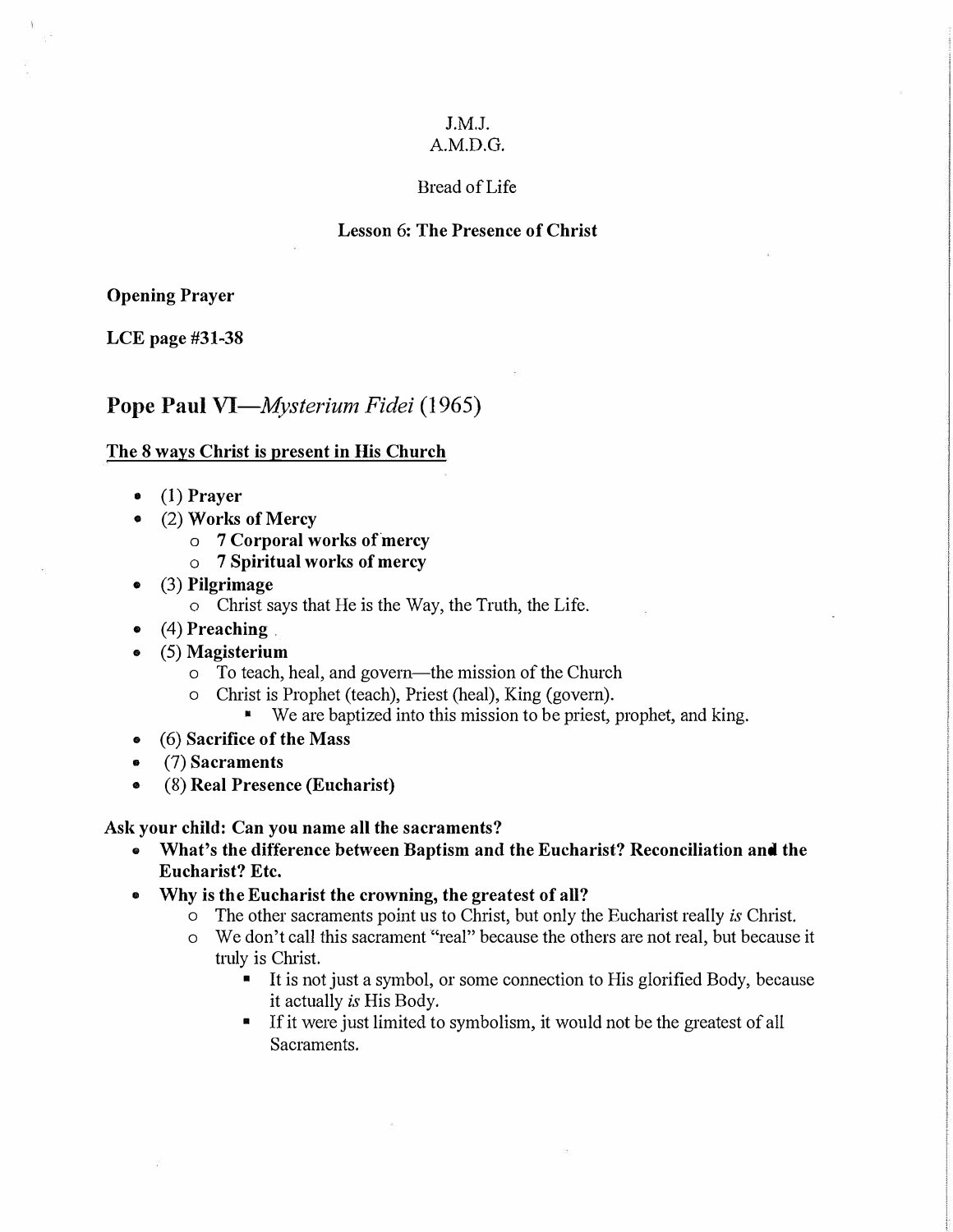### Looking at the 8 ways Christ is present, how do you/your family live these out? How could you do better in making Christ present in your everyday life?

### $(1)$  Prayer

• Prayer is essential for the presence of Christ. No matter where we are, we can pray, and Christ will be present.

#### (2) Works of Mercy

• We should see Christ in everyone we encounter. No matter what we are doing or who we are serving, we should see Christ and the saints in them. The inconveniences and chores begin to have a deeper meaning.

# (3) Pilgrimage

• We should always keep in mind that we are on a journey towards Heaven. Whatever is leading us down the wrong path, or leading us further away from Heaven, should be cut out of our life.

#### (4) Preaching

- Devotion to the Word of God, study and reading of Scripture.
- St. Jerome: "Ignorance of Scripture is ignorance of Christ."

# (5) Ruling and Governing

- We should show respect and obedience to the Pope, and our bishops, priests, and deacons.
- We should always strive to follow the laws of the Church and live out her commands.

### $(6)$  Mass

- We should participate at Mass every Sunday and holyday, and whenever else we are able.
- We should be present and active in the Mass, offering up our own needs, the intentions of others, and our very selves to the Father, along with Jesus Christ.

#### (7) Sacraments

The sacraments were given to us by Christ to help us have a deeper relationship with Him and to give us grace to help us in our lives and on our journey towards Heaven.

### (8) Eucharist

- Fostering a deep love for Our Lord, truly and really present in the sacrament of the  $\bullet$ Eucharist.
- We should go to Mass and Adoration to grow closer to Our Lord in the Eucharist.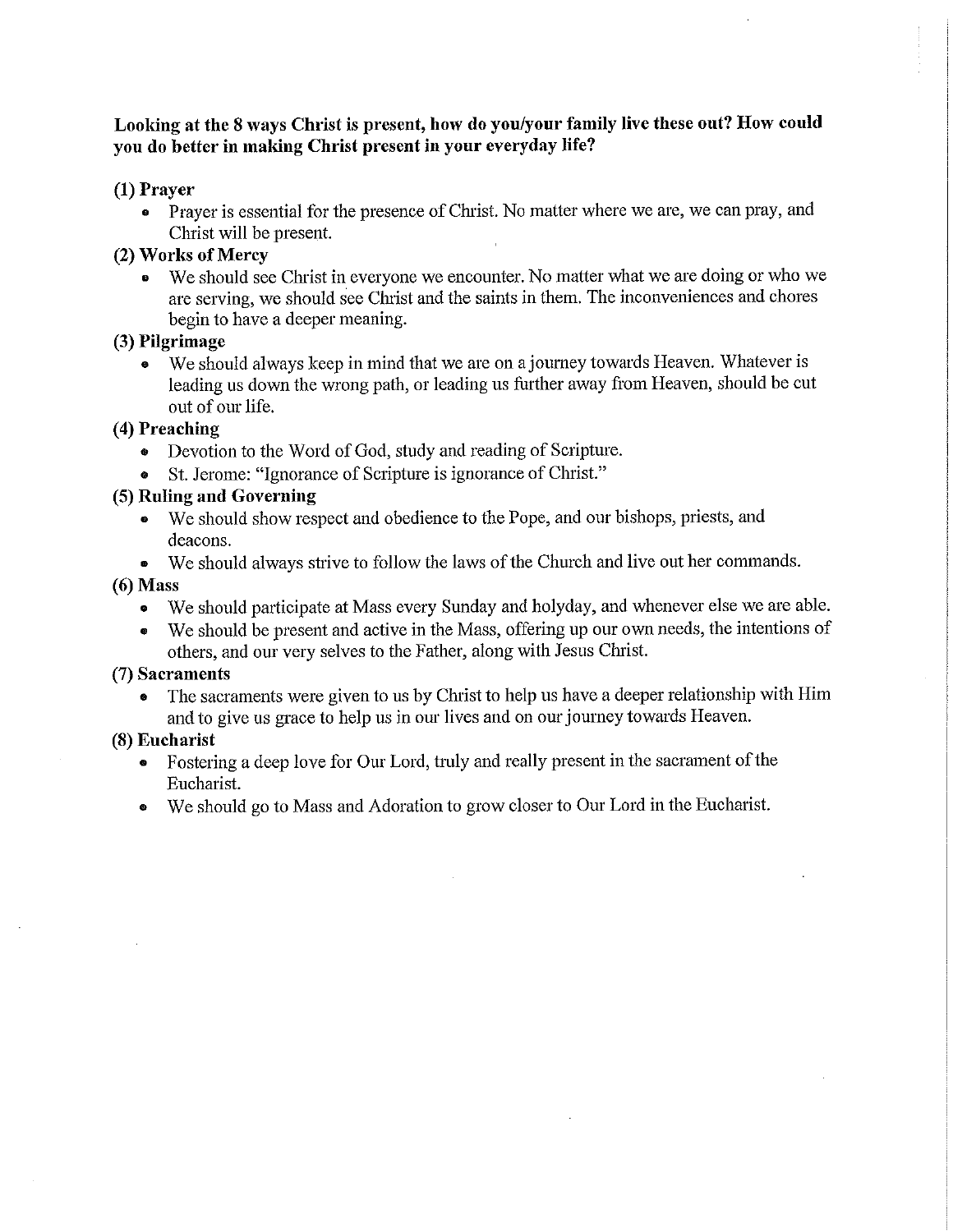

 $\blacksquare$ 

# **MYSTERIUM FIDEI**

ENCYCLICAL OF POPE PAUL VI

September 3, 1965

ON THE HOLY EUCHARIST (excerpt)

CHRIST SACRAMENTALLY PRESENT IN THE SACRIFICE OF THE MASS

34. The few things that We have touched upon concerning the Sacrifice of the Mass encourage Us to say something about the Sacrament of the Eucharist, since both Sacrifice and Sacrament pertain to the same mystery and cannot be separated from each other. The Lord is immolated in an unbloody way in the Sacrifice of the Mass and He re-presents the sacrifice of the Cross and applies its salvific power at the moment when he becomes sacramentally present- through the words of consecration-as the spiritual food of the faithful, under the appearances of bread and wine.

Various Ways in Which Christ is Present

35. All of us realize that there is more than one way in which Christ is present in His Church. We want to go into this very joyful subject, which the Constitution on the Sacred Liturgy presented briefly, (30) at somewhat greater length. Christ is present in His Church when she prays, since He is the one who "prays for us and prays in us and to whom we pray: He prays for us as our priest, He prays in us as our head, He is prayed to by us as our God" (31); and He is the one who has promised, "Where two or three are gathered together in my name, I am there in the midst of them." (32) He is present in the Church as she performs her works of mercy, not just because whatever good we do to one of His least brethren we do to Christ Himself, (33) but also because Christ is the one who performs these works through the Church and who continually helps men with His divine love. He is present in the Church as she moves along on her pilgrimage with a longing to reach the portals of eternal life, for He is the one who dwells in our hearts through faith, (34) and who instills charity in them through the Holy Spirit whom He gives to us. (35)

36. In still another very genuine way, He is present in the Church as she preaches, since the Gospel which she proclaims is the word of God, and it is only in the name of Christ, the Incarnate Word of God, and by His authority and with His help that it is preached, so that there might be "one flock resting secure in one shepherd." (36)

37. He is present in His Church as she rules and governs the People of God, since her sacred power comes from Christ and since Christ, the "Shepherd of Shepherds," (37) is present in the bishops who exercise that power, in keeping with the promise He made to the Apostles.

38. Moreover, Christ is present in His Church in a still more sublime manner as she offers the Sacrifice of the Mass in His name; He is present in her as she administers the sacraments. On the matter of Christ's presence in the offering of the Sacrifice of the Mass, We would like very much to call what St. John Chrysostom, overcome with awe, had to say in such accurate and eloquent words: "I wish to add